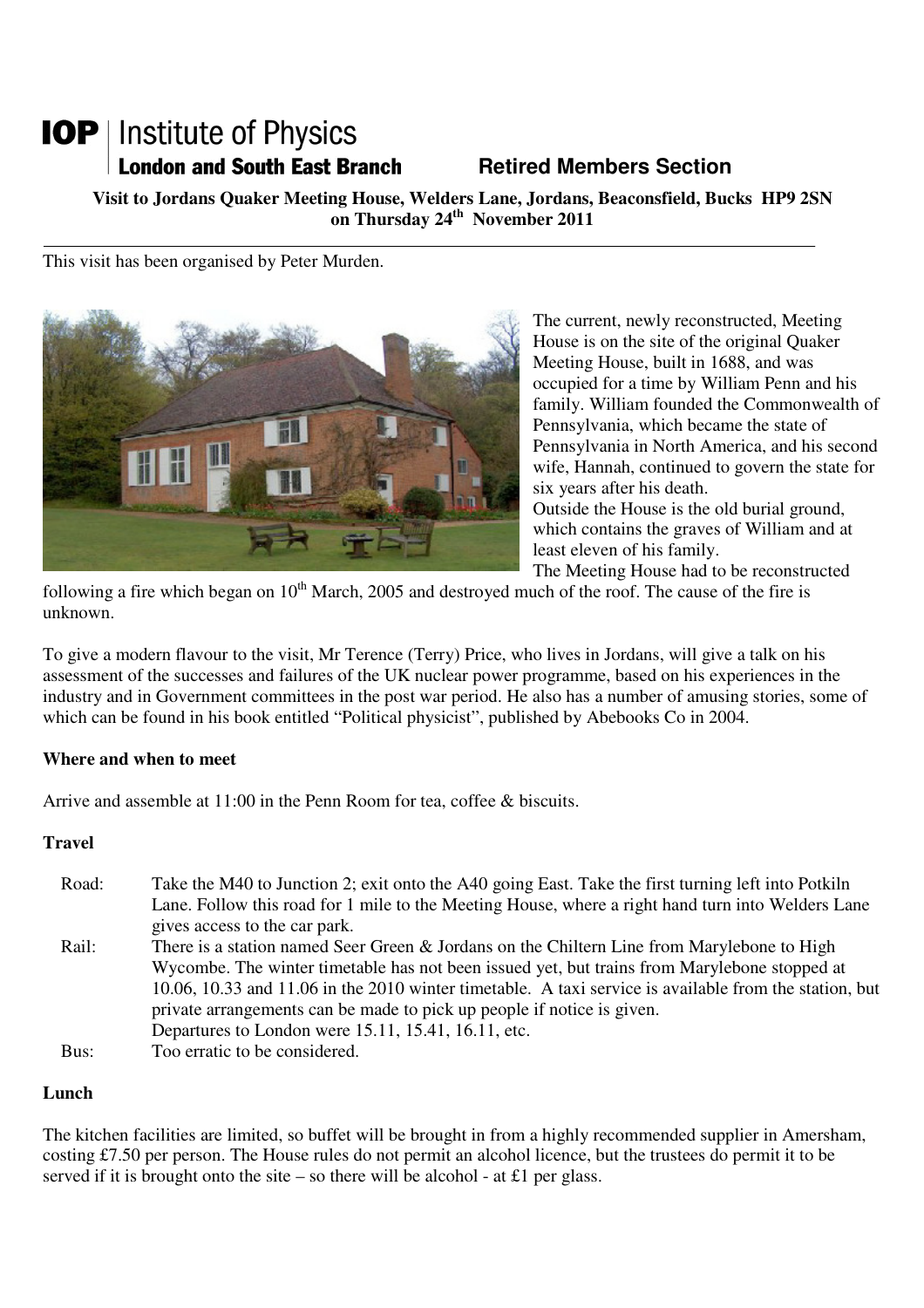After lunch it will be possible to roam outside the House to see the old burial ground and to view the Mayflower Barn from the outside. If the weather is favourable the after-lunch speaker, a local historian, may also take us on a short tour of the site.

#### **Itinerary.**

| Time  | Details                                                                     |
|-------|-----------------------------------------------------------------------------|
| 11:00 | Arrive and assemble in the Penn Room for tea, coffee & biscuits.            |
| 11:30 | A talk entitled "The first fifty years of nuclear power" by Mr Terry Price  |
| 12:30 | Buffet lunch (included in cost). Wine will be available at £1.00 per glass. |
| 14:00 | Some history of The Meeting House by Mrs Janet May-Bowles                   |
| 15:00 | Depart                                                                      |

#### **Maximum size of party -** 40

**Cost:** £15 to include the buffet lunch.

Contacts: before the day John Belling, mobile 07986 379935 or john.a.belling.secrems@gmail.com

#### **Late arrivals – who to contact**

John Belling mobile 07986 379935 or Peter Murden mobile 07977 423783

#### **Maps**

#### Small Scale